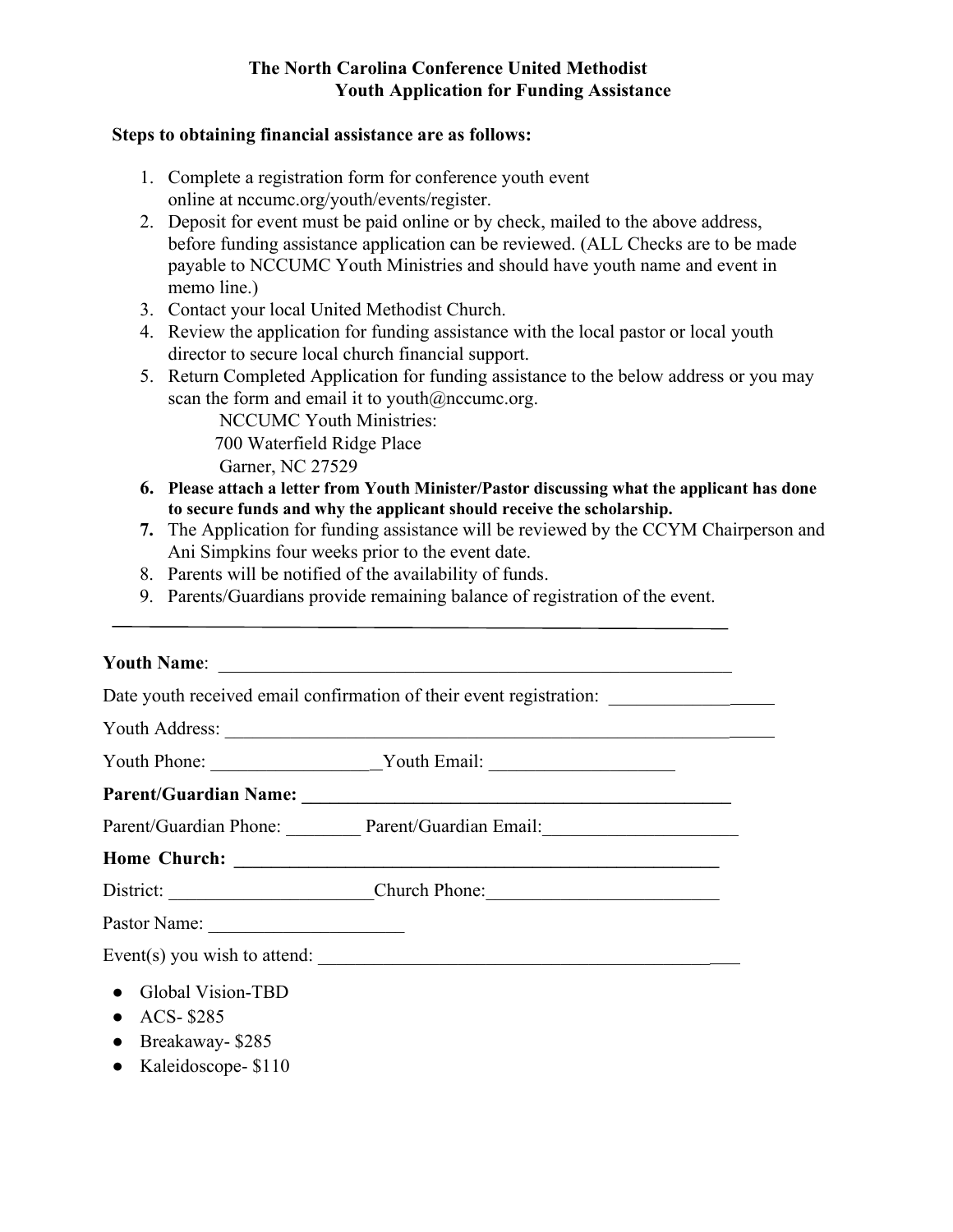## **The following questions MUST be completed to qualify.**

How active are you in local church activities? District and Conference events?

What will you gain from participating in this event? What opportunities will you have to share this experience with others on the local and district level? Why do you want to go to this event?

Write a statement of financial need or hardship including information that needs to be taken into consideration for assistance. Include steps you have already taken to secure funds for yourself (including talking to your UMM, UMW, or other groups in your congregation). (Use the back of application if necessary.)

Pastor (*name*) of (*church*) has reviewed this funding assistance application and is aware of the circumstances described above. This youth is in need of assistance, and thus the church is providing our support of \$\_\_\_\_\_\_\_\_. Please consider this youth for the matching financial assistance application funds. By signing below I am promising the above funds for the youth and will provide funds by check, mailed to the above address 2 weeks prior to the event.